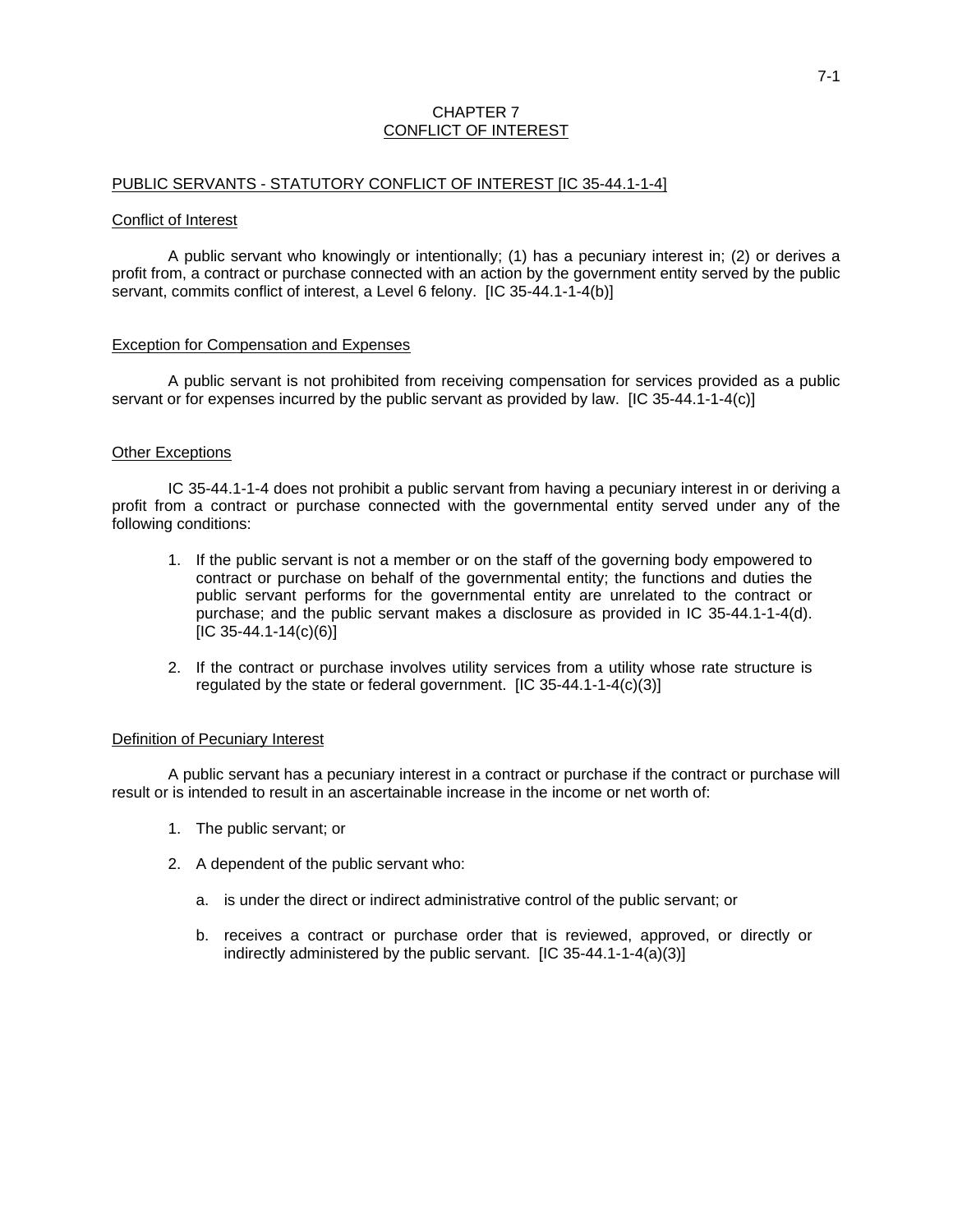## Definition of Dependent

A dependent means any of the following:

- 1. The spouse of a public servant.
- 2. A child, stepchild, or adoptee of a public servant who is:
	- a. unemancipated, and
	- b. less than 18 years of age.
- 3. An individual more than one-half of whose support is provided during a year by the public servant. [IC 35-44.1-1-4(a)]

### Disclosure Requirements

A disclosure as required above must:

- 1. Be in writing.
- 2. Describe the contract or purchase to be made by the governmental entity.
- 3. Describe the pecuniary interest that the public servant has in the contract or purchase.
- 4. Be affirmed under penalty of perjury.
- 5. Be submitted to the governmental entity and be accepted by the governmental entity in a public meeting of the governmental entity before final action on the contract or purchase.
- 6. Be filed within fifteen days after final action on the contract or purchase with; (a) the state board of accounts; and (b) the clerk of the circuit court in the county where the governmental entity takes final action on the contract or purchase.
- 7. Contain, if the public servant is appointed, the written approval of the elected public servant (if any) that appointed the public servant.

### Defense

It is not an offense in a prosecution under this section that the public servant's interest in the contract or purchase and all other contracts and purchases made by the governmental entity during the twelve (12) months before the date of the contract or purchase was two hundred fifty dollars (\$250) or less. [IC 35-44.1-1-4(c)(2)]

### Form

A suggested format for the disclosure of conflict of interest for board members and employees is located at the end of this section. The attorney for the governmental entity or a private attorney should be consulted in regard to whether a conflict of interest statement should be filed and whether the format of the disclosure is sufficient.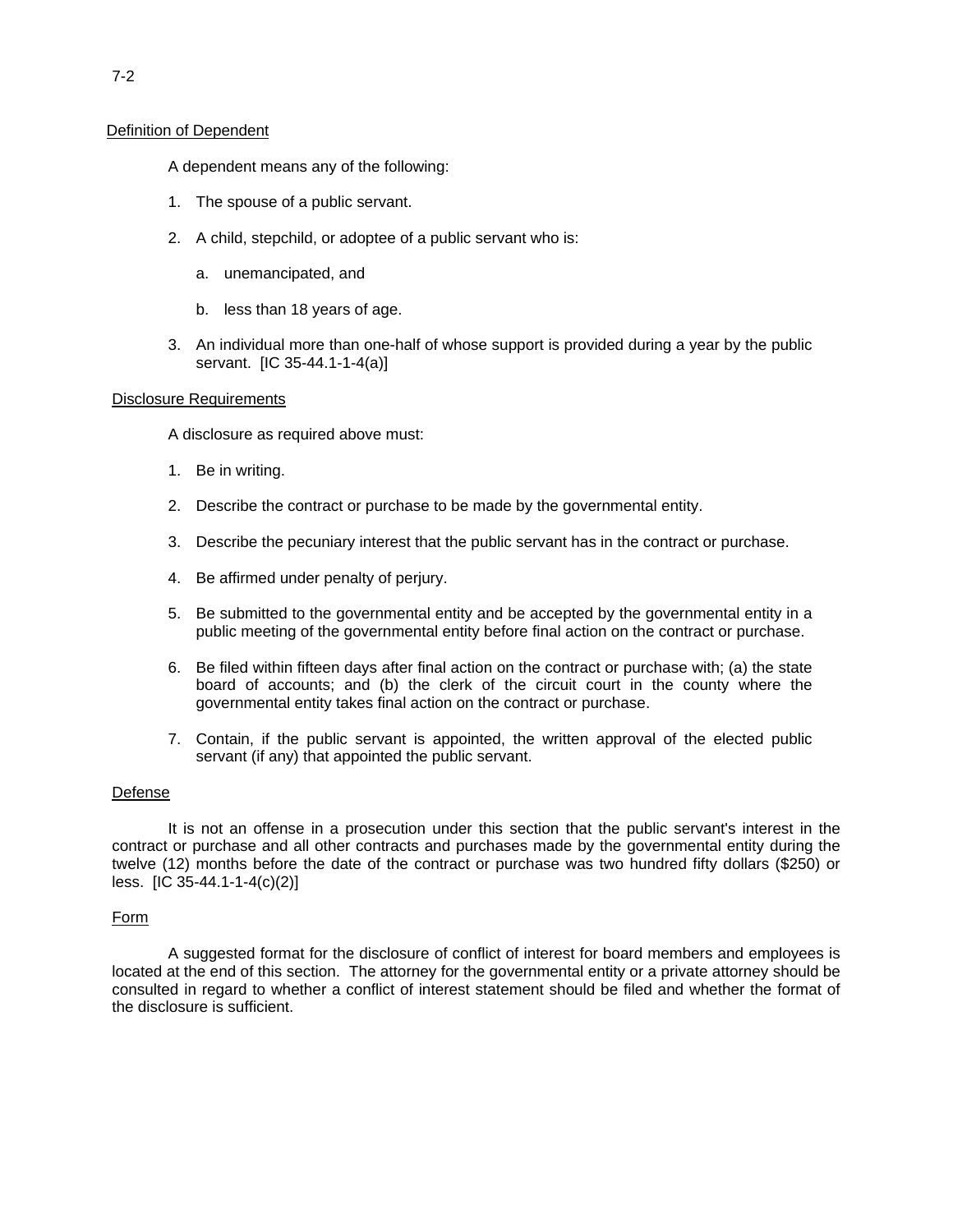## CONSULTANTS - STATUTORY CONFLICT OF INTEREST [IC 5-16-11]

## Conflict of Interest

Pursuant to IC 5-16-11-5.5, a consultant has a conflict of interest if any of the following apply:

- 1. The entity has given a gift or gifts:
	- a. to the consultant, the consultant's spouse, or the consultant's unemancipated children;
	- b. that have a total fair market value of more than one hundred dollars (\$100); and
	- c. within the preceding year.
- 2. The consultant, the consultant's spouse, or the consultant's unemancipated children have an equitable or a legal interest in real property the value of which:
	- a. either is at least \$5,000 or comprises at least ten percent (10%) of the net worth of the consultant, the consultant's spouse, or the consultant's unemancipated children; and
	- b. has been or would be increased or decreased if a contract were awarded to the entity.
- 3. The consultant or the consultant's spouse is employed by the entity.
- 4. The entity is the sole proprietorship or professional practice of the consultant or the consultant's spouse.
- 5. The consultant or the consultant's spouse is a partner in the entity.
- 6. The consultant or the consultant's spouse is an officer or a director of the entity.
- 7. The consultant, the consultant's spouse, or the consultant's unemancipated children own stock or options to purchase stock in the entity and the stock or the options to purchase stock have a fair market value of more than ten thousand dollars (\$10,000). This subdivision does not apply to the following:
	- a. Time deposits or demand deposits in a financial institution.
	- b. An insurance policy.

## Definition of Consultant

"Consultant" means an individual who, under a contract with the state or a political subdivision, does either of the following for the state or the political subdivision:

- 1. Evaluates bids for contracts.
- 2. Awards contracts.

The term does not include a public employee (as defined in IC 34-6-2-38).

An individual is not required to be a party to the contract with the state or the political subdivision to be a consultant under this section. [IC 5-16-11-2]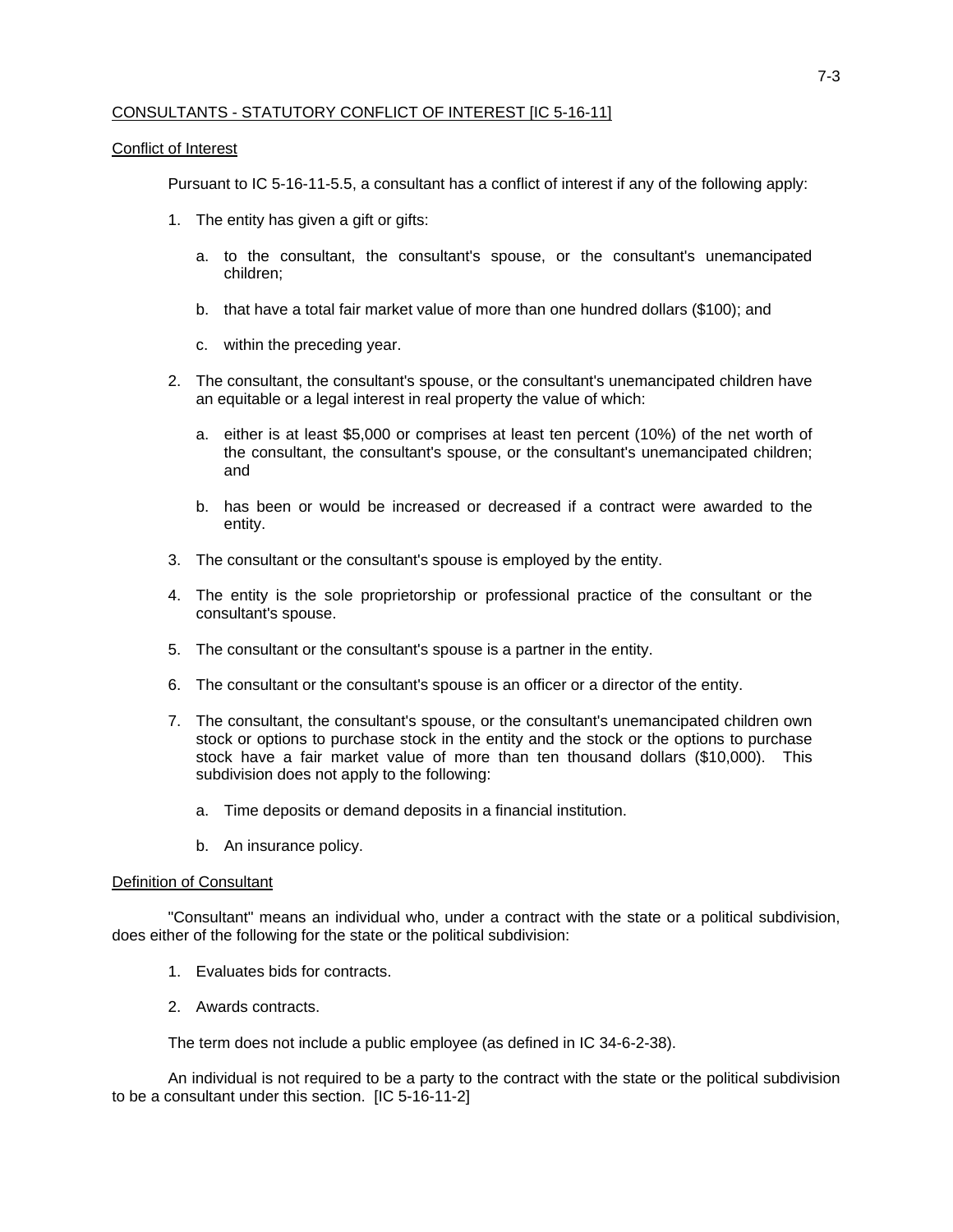## Definition of Entity

As used in this chapter, **"entity"** refers to a person that:

- 1. has submitted a bid to be evaluated by a consultant; or
- 2. was awarded a contract by a consultant. (IC 5-16-11-3.5)

## Disclosure Requirements

A conflict of interest must be disclosed as follows:

- 1. A consultant shall file a conflict of interest disclosure if the consultant has a conflict of interest under IC 5-16-11-5.5.
- 2. The disclosure must describe the conflict of interest.
- 3. The consultant shall file the disclosure within ten (10) days of the earlier of the following events:
	- a. The closing day for receipt of bids.
	- b. The award of the contract.
- 4. The consultant shall file the disclosure required by IC 5-16-11-6 with the governing board, if the consultant contracts with the political subdivision. [IC 5-16-11-7]
- 5. The consultant shall make the disclosure required by IC 5-16-11-6 under affirmation. [IC 5-16-11-6,7,8]

### **Penalties**

A consultant who fails to file a disclosure required by this chapter commits a Class A infraction. [IC 5-15-11-11]

A consultant who files a false disclosure under this chapter is subject to the penalties for perjury under IC 35-44-2-1. [IC 5-16-11-12]

## LUCRATIVE OFFICE

Article 2, Section 9 of the Constitution of Indiana, states in part: ". . . no person may hold more than one lucrative office at the same time, except as expressly permitted in this Constitution." Any person holding two offices which have been or may be deemed lucrative should obtain the written opinion of the attorney for the unit or units served to determine compliance with Article 2, Section 9 of the Constitution of Indiana.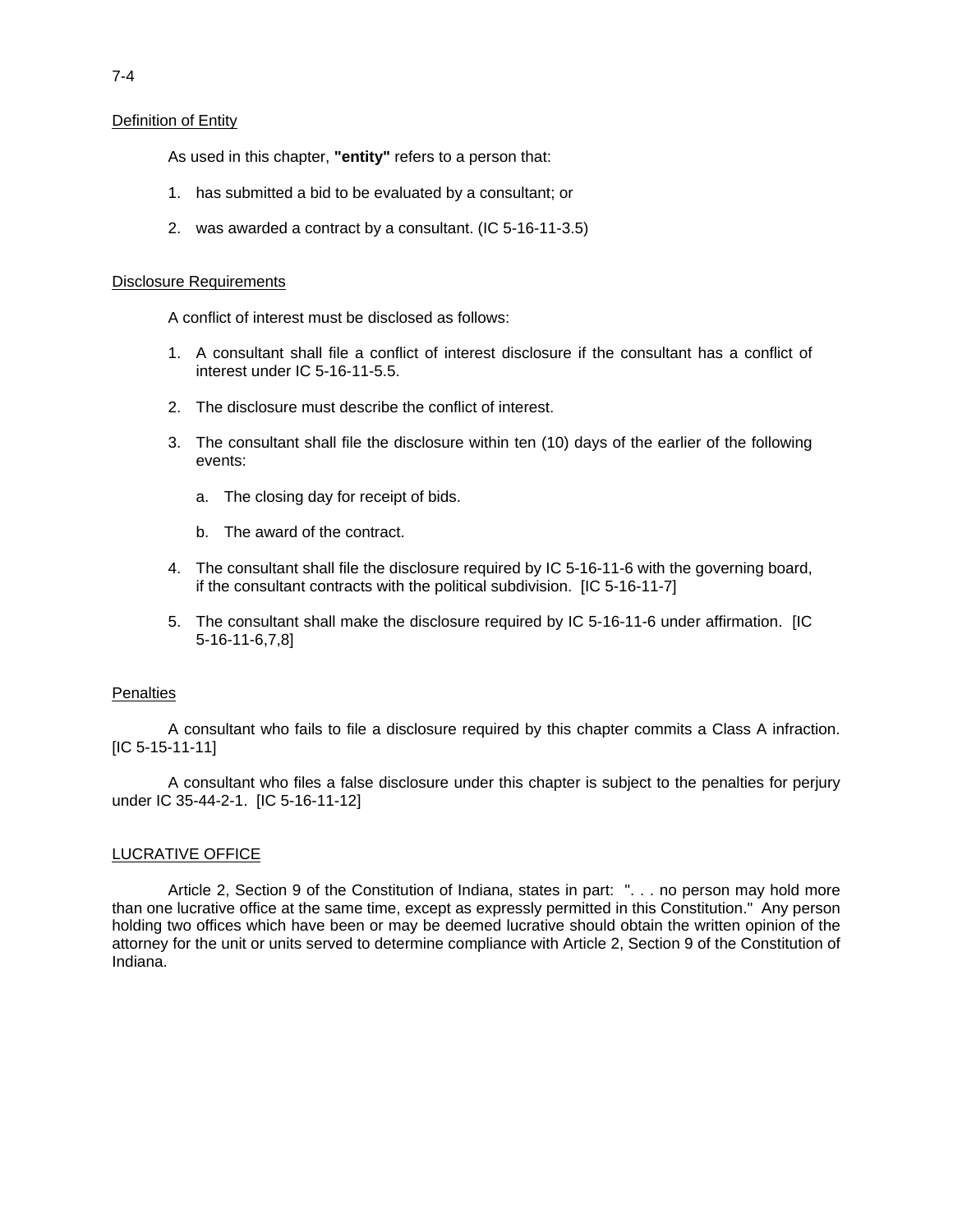

# **UNIFORM CONFLICT OF INTEREST DISCLOSURE STATEMENT**

State Form 54266 (R / 6-12) / Form 236 STATE BOARD OF ACCOUNTS

## **Indiana Code 35-44.1-1-4**

A public servant who knowingly or intentionally has a pecuniary interest in or derives a profit from a contract or purchase connected with an action by the governmental entity served by the public servant commits conflict of interest, a Class D Felony. A public servant has a pecuniary interest in a contract or purchase if the contract or purchase will result or is intended to result in an ascertainable increase in the income or net worth of the public servant or a dependent of the public servant. "Dependent" means any of the following: the spouse of a public servant; a child, stepchild, or adoptee (as defined in IC 31-9-2-2) of a public servant who is unemancipated and less than eighteen (18) years of age; and any individual more than one-half (1/2) of whose support is provided during a year by the public servant.

The foregoing consists only of excerpts from IC 35-44.1-1-4. Care should be taken to review IC 35-44.1-1-4 in its entirety.

1. **Name and Address of Public Servant Submitting Statement:**\_\_\_\_\_\_\_\_\_\_\_\_\_\_\_\_\_\_\_\_\_\_\_\_\_\_\_\_\_

- 2. Title or Position With Governmental Entity:
- 3. a. **Governmental Entity:** \_\_\_\_\_\_\_\_\_\_\_\_\_\_\_\_\_\_\_\_\_\_\_\_\_\_\_\_\_\_\_\_\_\_\_\_\_\_\_\_\_\_\_\_\_\_\_\_\_\_\_\_\_\_\_\_\_\_
	- b. **County:** \_\_\_\_\_\_\_\_\_\_\_\_\_\_\_\_\_\_\_\_\_\_\_\_\_\_\_\_\_\_\_\_\_\_\_\_\_\_\_\_\_\_\_\_\_\_\_\_\_\_\_\_\_\_\_\_\_\_\_\_\_\_\_\_\_\_\_\_\_\_

\_\_\_\_\_\_\_\_\_\_\_\_\_\_\_\_\_\_\_\_\_\_\_\_\_\_\_\_\_\_\_\_\_\_\_\_\_\_\_\_\_\_\_\_\_\_\_\_\_\_\_\_\_\_\_\_\_\_\_\_\_\_\_\_\_\_\_\_\_\_\_\_\_\_\_\_\_\_\_\_

- **4. This statement is submitted** *(check one)***:** 
	- a.\_ as a "single transaction" disclosure statement, as to my financial interest in a specific contract or purchase connected with the governmental entity which I serve, proposed to be made by the governmental entity with or from a particular contractor or vendor; or
	- b.\_ as an "annual" disclosure statement, as to my financial interest connected with any contracts or purchases of the governmental entity which I serve, which are made on an ongoing basis with or from particular contractors or vendors.

\_\_\_\_\_\_\_\_\_\_\_\_\_\_\_\_\_\_\_\_\_\_\_\_\_\_\_\_\_\_\_\_\_\_\_\_\_\_\_\_\_\_\_\_\_\_\_\_\_\_\_\_\_\_\_\_\_\_\_\_\_\_\_\_\_\_\_\_\_\_\_\_\_\_\_\_\_\_\_\_

\_\_\_\_\_\_\_\_\_\_\_\_\_\_\_\_\_\_\_\_\_\_\_\_\_\_\_\_\_\_\_\_\_\_\_\_\_\_\_\_\_\_\_\_\_\_\_\_\_\_\_\_\_\_\_\_\_\_\_\_\_\_\_\_\_\_\_\_\_\_\_\_\_\_\_\_\_\_\_\_

- 5. **Name(s) of Contractor(s) or Vendor(s):** \_\_\_\_\_\_\_\_\_\_\_\_\_\_\_\_\_\_\_\_\_\_\_\_\_\_\_\_\_\_\_\_\_\_\_\_\_\_\_\_\_\_\_\_\_\_
- 6. **Description(s) of Contract(s) or Purchase(s)** *(Describe the kind of contract involved, and the effective date and term of the contract or purchase if reasonably determinable. Dates required if 4(a) is selected above. If "dependent" is involved, provide dependent's name and relationship.)*:

\_\_\_\_\_\_\_\_\_\_\_\_\_\_\_\_\_\_\_\_\_\_\_\_\_\_\_\_\_\_\_\_\_\_\_\_\_\_\_\_\_\_\_\_\_\_\_\_\_\_\_\_\_\_\_\_\_\_\_\_\_\_\_\_\_\_\_\_\_\_\_\_\_\_\_\_\_\_\_\_ \_\_\_\_\_\_\_\_\_\_\_\_\_\_\_\_\_\_\_\_\_\_\_\_\_\_\_\_\_\_\_\_\_\_\_\_\_\_\_\_\_\_\_\_\_\_\_\_\_\_\_\_\_\_\_\_\_\_\_\_\_\_\_\_\_\_\_\_\_\_\_\_\_\_\_\_\_\_\_\_ \_\_\_\_\_\_\_\_\_\_\_\_\_\_\_\_\_\_\_\_\_\_\_\_\_\_\_\_\_\_\_\_\_\_\_\_\_\_\_\_\_\_\_\_\_\_\_\_\_\_\_\_\_\_\_\_\_\_\_\_\_\_\_\_\_\_\_\_\_\_\_\_\_\_\_\_\_\_\_\_ \_\_\_\_\_\_\_\_\_\_\_\_\_\_\_\_\_\_\_\_\_\_\_\_\_\_\_\_\_\_\_\_\_\_\_\_\_\_\_\_\_\_\_\_\_\_\_\_\_\_\_\_\_\_\_\_\_\_\_\_\_\_\_\_\_\_\_\_\_\_\_\_\_\_\_\_\_\_\_\_ \_\_\_\_\_\_\_\_\_\_\_\_\_\_\_\_\_\_\_\_\_\_\_\_\_\_\_\_\_\_\_\_\_\_\_\_\_\_\_\_\_\_\_\_\_\_\_\_\_\_\_\_\_\_\_\_\_\_\_\_\_\_\_\_\_\_\_\_\_\_\_\_\_\_\_\_\_\_\_\_